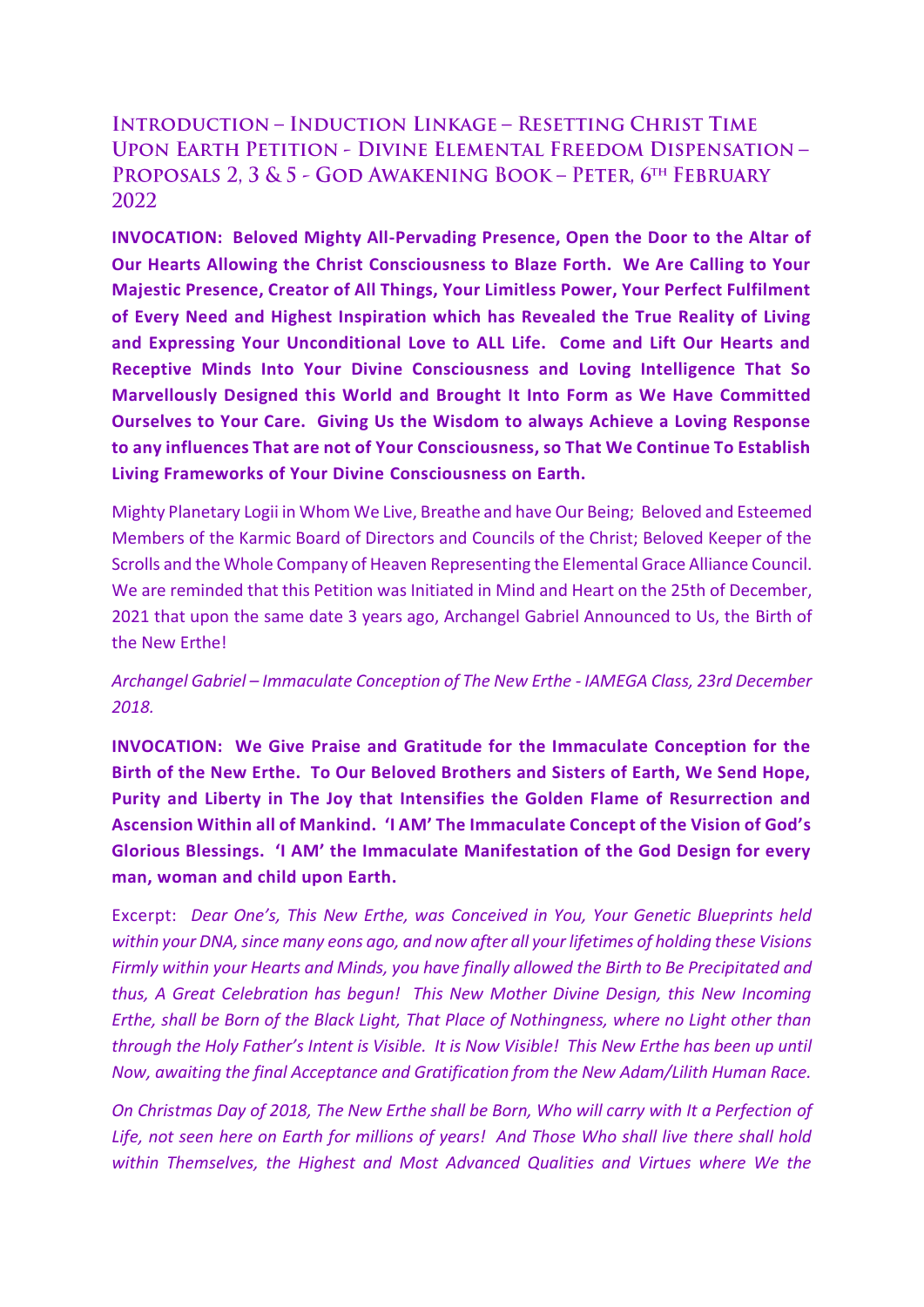*Masters, the Angelic Host, The Elohim and Other Higher God Intelligences will be able to Walk among you, where the Blessings, Qualities and Virtues, Gifts and Talents of the Living Christ shall All Become Everyday God Life!* End Excerpt.

## Beloved Family of Light,

While the Understanding remains that the Language of Light is Our True Communication between the Quantum Dimensions of Creation, Dear Unascended Beings continue to be limited in both Remembrance and Divine Use of these Languages, and therefore linger, bound in consciousness to their earthly languages and physicality in turn, between each other and indeed Shamballa, Hierarchy, The Ascended Worlds, The Elementals, Devas and Angelic Host.

These earthly languages are not Our Natural Divine Expressions of Communication between each other. These human languages then, do in effect, become entanglements of communication and therefore can never Truly Relate to the Higher Quantum Fields of Higher Intelligences and thus actually places humanity behind the veil more than one would care to acknowledge from the human standpoint!

Through these limitations, or the severing of True Communication Consciousness with Their Extended Families of Light, Proof of Existence, from the human perspective, seems like a never-ending story of separation, where any physical *'Proof'* to those Dear Souls on Ground Zero, if We may Use this term, still lacks any *'Real'* progress showing the Reality to God, within the earth dimensions. All the Light Workers ever seem to see is what everyone else sees, more and more control, more and more destruction, more and more pain and human travesty!

We Know the Law, but just the same, Faith and Trust In God, does stretch the human need for *'Proof'* to a point beyond disillusion, loss of consistency and focus. The Point Is, from the old Evolutionary Plan of Individual Ascension, that '*was'* the Law and that was the need of the day! For Ascension of a whole human race, this will need New Cosmic Laws that will allow for the Magnetization toward such New Potentials and if it was not for the late *'Hour'* this would not be in the minds of so many right now!

It has been suggested many times in the past, where the New Christed Being would be able to be seen in physicality to do that which Jesus did in His Later Ministry, this would swing humanity on mass to a **Whole New Way of Proof of Their Own Existence in God!** Communication through Feelings, Colours, Tone and Free of the limiting boundaries of nations and human languages would Sound Across the World in the shortest time possible! Just like the New True Constitution and 'I AM' One World Nation Flag! The Question is: It that time upon us Now? *'Proof'* may come in other forms, but '*Proof'* seems to be the Calling of the Day where words are no longer required!

However, there continues to be a Greater Awareness, that *'does'* Accept that such restrictions do indeed create New Experiences, New Potentialities, and thus Our Beloved Father and Divine Mother can in return expand such human experiences into Greater Awareness in terms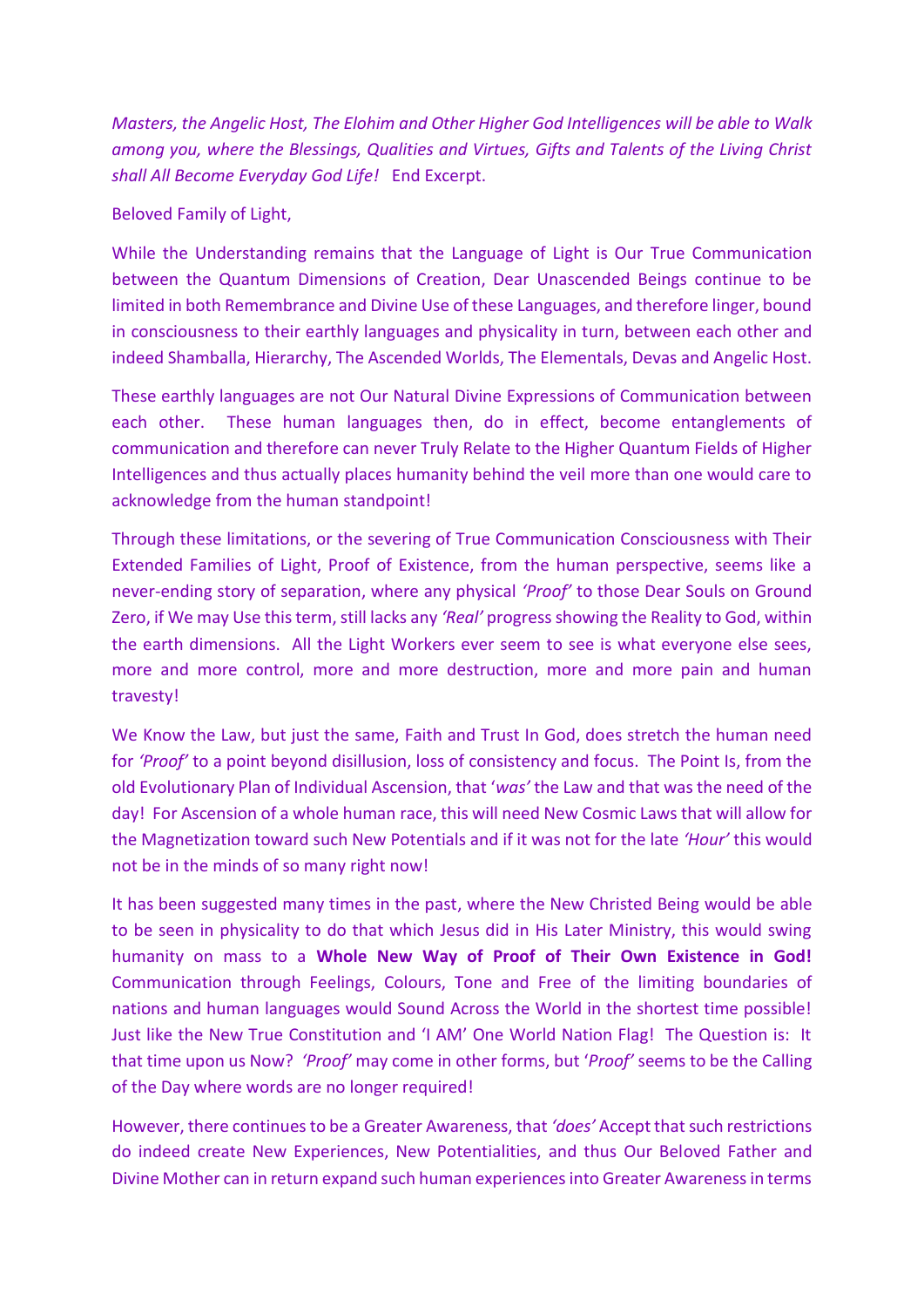of Human Abilities coming from a lower consciousness into Greater Levels of Higher Consciousness; thus dissolving, breaking down and tearing through the tapestries of communication barriers between dimensions and worlds! So the Elemental Grace Alliance and many other Groups upon this world are creating new experiences of existence, in turn, are indeed able to be see beyond the veil that once separated themselves from other God Life. So whether from the Macrocosm or the Microcosm of this Human Evolutionary Plan, it can now be Seen, without any shadow of doubt, from the human perspective, that the Life of God can never fully disappear, while we can Imagine, Sense or Feel that we are the Offspring of a much Greater Family of Light!

This Petition then, is about moving beyond the levels of belief, to that of Knowing, yet as humanity moves beyond the belief to the Known, there is nevertheless a matter of control that continues through the local planetary powers of those who have dominated humanity, up until now! We Accept Our Roles as the Representatives of the New Adam, Lilith Kadmon Human Race, but to become more Efficient, Economical and Functional in Divine Synthesis, We MUST now become the Living Communications of the Higher Realms within Our Own Hearts, whereby Our Presence upon Earth can no longer be sustained without walking in the physical world as Jesus did! If we cannot Lead or Show by example within the Physical Realm what the Word of God Means in Truth, then how can we Serve at the Highest Levels?

Jesus, from the Offices of the Christ, came to Earth to open the Doors to All 12 + 12 or 24 Dimensional Realms, that would be made available to the Truth-Seeking Sons and Daughters of God as the Adam and Lilith Human Race. Therefore the Adamic and Lilith DNA Encodements will allow those Who Carry them and who are sufficiently Aware, will offer the Higher Spiritual Activations that will *'Lead'* All of Humanity back into the Participation with Our Families of Light within the Higher Realms.

The Elemental Grace Alliance Council Divine Plan, not a human plan, has placed those Who Know of Their Divine Inheritance as Sons and Daughters of God, to be the Custodians, Guardians and Stewards of all Life Forms here, and now more than any other time on Earth, is it not that time that the consciousness within and around this Planet be dissolved allowing a '*Time Reset'* whereby as the Custodians, at the very least, to begin this Transition from one Earth to another Higher Erthe, and receive those Activations to Step Into the Higher Paths of Being a Christed Wayshower?

The Power is Within Us, a Threefold Flame that Burns Brightly, and it is this Electronic Sacred Cosmic White Fire Light Substance, while Permeating Our Hearts and Minds within the Dynamics of the Light Languages, *(even though we may not be fully cognizant or aware of the translations through our lower ego minds just yet),* We Have Honoured Our Inner Known Truths to Arrive at this Point in not only Our Evolution, but that of a Whole Cosmic Evolution of multiple Worlds within Worlds. It is with this Acknowledgement that an *'INDUCTIVE LINKAGE'* has been Created through Our physical Soul Families upon Earth, as well as the Soul Links of the Ascended Masters, as the Essence of Those Who Minister to this World and Solar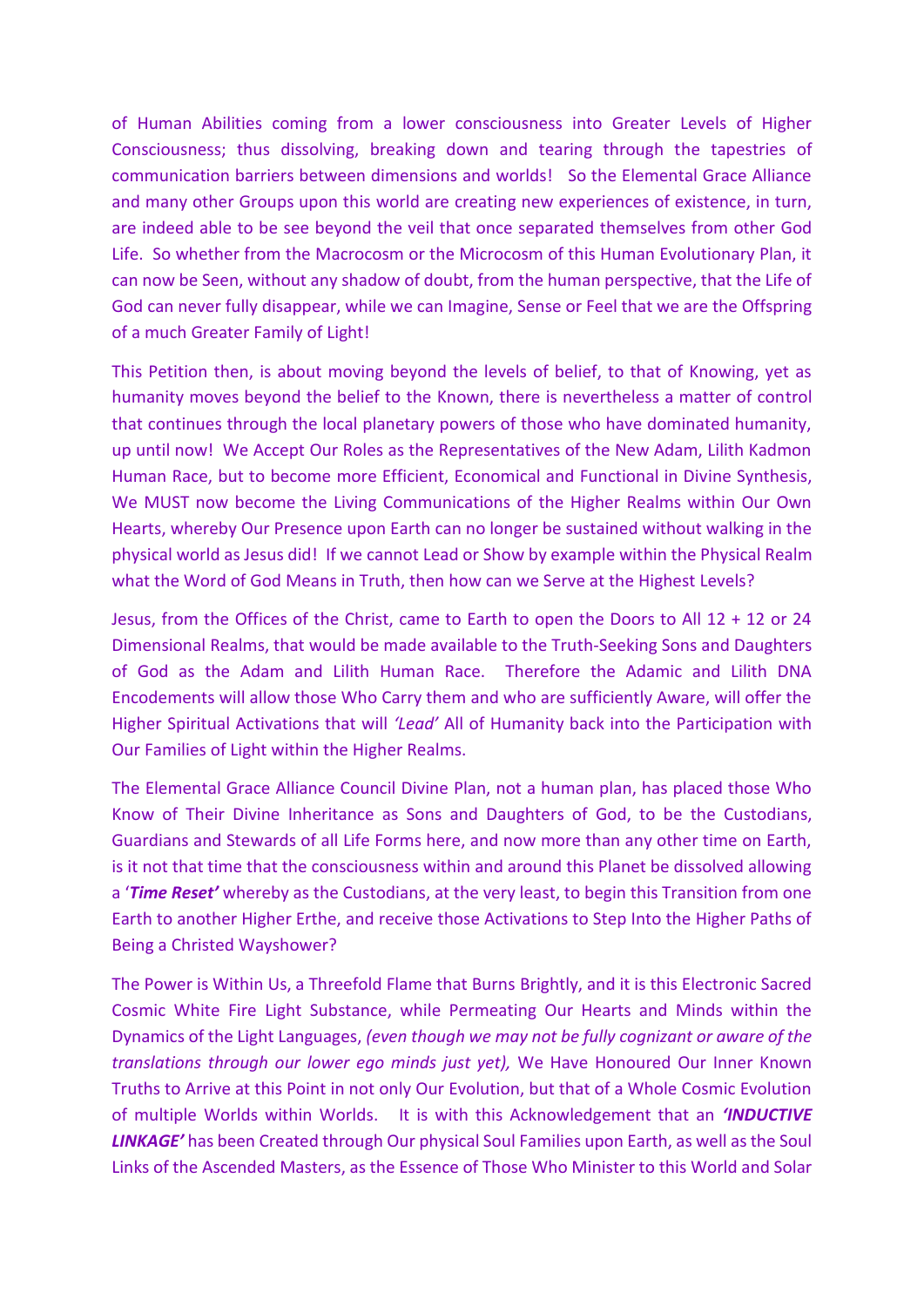System, that has become that *"Induction, Orientation and Initiation Link"* to the Truth of Who We Are, that State of Consciousness of the 'I AM' Presence and the Direct Connection to Our Over Soul Parents, The Ascended Masters and Other God Intelligences. However, being those with the boots on the ground, temporarily still, the physical reality does produce some major hurdles that need to be overcome.

We Know what these hurdles are, and the Elemental Grace Alliance Memberships in their own right, have fallen victim, in the most part, to these obstacles; where such Members, regardless of their Pledges and Decrees, have found themselves still labouring upon such limitations. However, persistence and consistency of Active Love In Action and Whole-Heartedness to this Divine Plan, have Proven to be valuable tools in the *'back-pack'* of Ascension to finally have Gathered, in a Higher Resonant Forcefield, sufficient Dear Souls, Whom They Themselves have Risen above the denial of Their True Self and the Responsibilities and Obligations that go with The Truth of Existence in Accordance with Cosmic Law and God's Divine Will, as part of the Human Representatives who have come to Earth at this time to help to assist in the Raising of Human Consciousness to Ascend as a Whole Human Race! Dear Souls are now being able to find Their Own Ways to this *"Triune Grace Commission Initiative"*, for more detailed Training, Higher Awareness and now Proof of the Transitioning Powers, to Transform, not only Their Own Lives, but those Dear Hearts that They will come into contact with as Jesus did, during His Ministry Upon Earth and since then from the Realms of Universal Consciousness!

The *'acceptance'* or *'rejection'* of the Higher Self, are the choices that have been made in the past by many, and will yet to be made in the future, exponentially as God's Divine Will and Cosmic Law Will Determine Hopefully through this Petition. However, those *'free will'* choices, where the human physical embodiment of this life will continue to make, can still be Nourished by One's Own Spirit-Mind, Recognizing and Accepting the Seed of the New Adam, Lilith Human Race, thus allowing It the Sprout Forth, or not!

It is this Constructive Recognition that is Essential, if One is going to Open Their Hearts and Minds to the next Potentialities for Humanity Here upon Earth. How does one do that while remaining tethered to the old human consciousness beliefs and programming? Jesus came to Earth to break such old patterns. **SO TOO, HAVE WE!** We are here to break through all traditions, authoritative notions, that keep us from the True Essence of Who We Already Are and in Truth We have no need to search any longer outside of Self!

This Petition is therefore to help that *'Breaking Free'* of all old limitations to Fully be able to Embrace the *'Spirit Understanding'* the Infinite and to do that the human consciousness must be transcended! This begins through the *"Overview Effect"* of which is being Presented throughout This Petition. It Serves as a Greater Perspective of others on all Levels of Existence and EACH from their own Levels of Awareness and Experiences that they have the ability to make Contributions to the Wholeness of Life! Thus We can begin to Accept even more Life